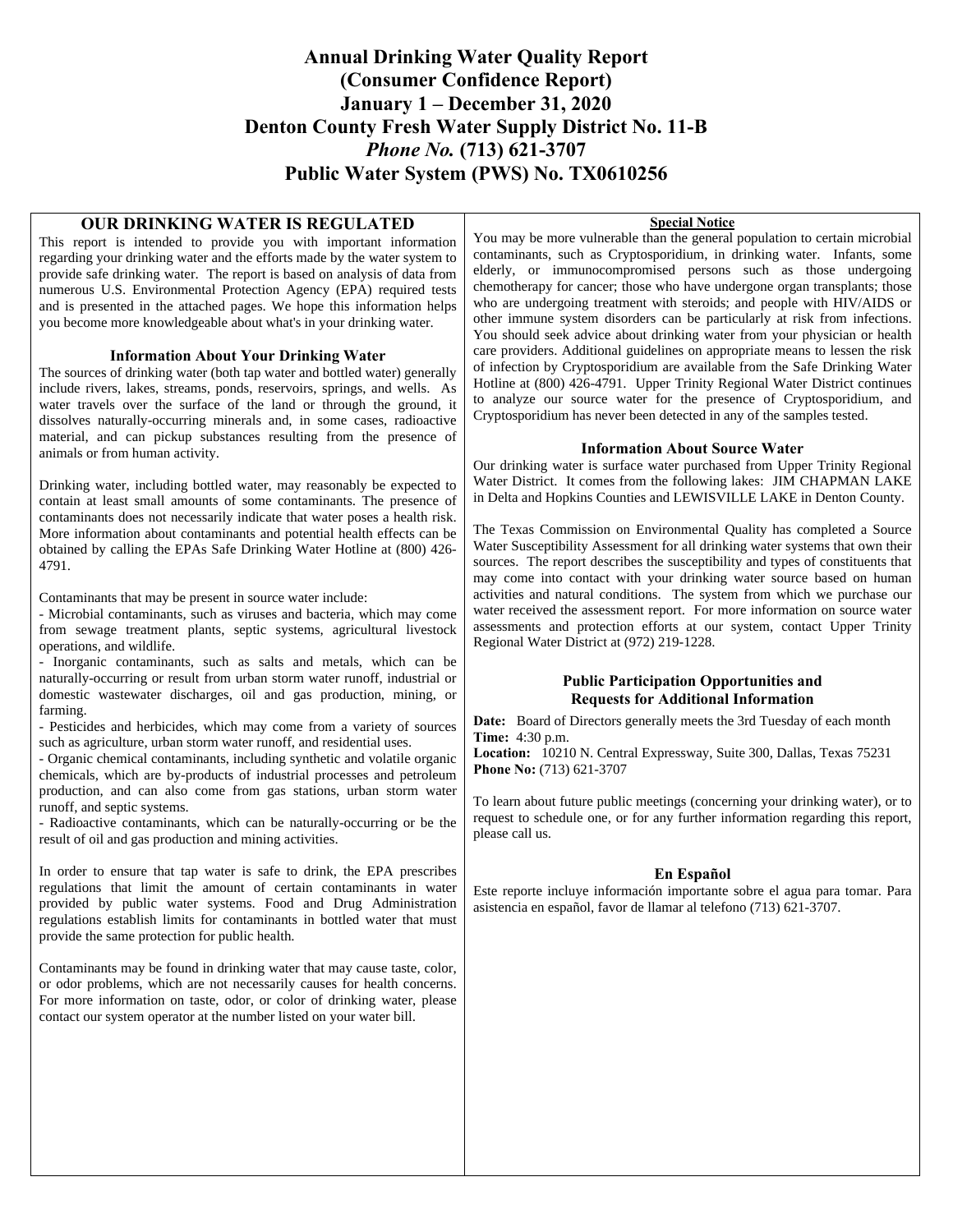# **WATER FROM UPPER TRINITY REGIONAL WATER DISTRICT**

# **CONSTITUENTS DETECTED FOR 2020**

#### **DEFINITIONS - The following definitions pertain to scientific terms and measures used in the tables included in this report.**

**Action Level -** The concentration of a contaminant which, if exceeded, triggers treatment or other requirements which a water system must follow.

**Maximum Contaminant Level or MCL** - The highest level of a contaminant that is allowed in drinking water. MCLs are set as close to the MCLGs as feasible using the best available treatment technology.

**Maximum Contaminant Level Goal or MCLG** - The level of a contaminant in drinking water below which there is no known or expected risk to health. MCLGs allow for a margin of safety.

**Maximum Residual Disinfectant Level or MRDL** - The highest level of a disinfectant allowed in drinking water. There is convincing evidence that addition of a disinfectant is necessary for control of microbial contaminants.

**Maximum Residual Disinfectant Level Goal or MRDLG** - The level of a drinking water disinfectant below which there is no known or expected risk to health. MRDLGs do not reflect the benefits of the use of disinfectants to control microbial contaminants.

**Turbidity** – A measure of the clarity of water. While turbidity has no known health effects, it can interfere with disinfection and provide a medium for microbial growth. Turbidity may indicate the presence of disease-causing symptoms such as nausea, cramps, diarrhea, and associated headaches.

#### **ABBREVIATIONS**

**ntu** – nephelometric turbidity units. A measure of turbidity in water.

**pCi/L –** picocuries per liter. A measure of radioactivity.

**ppm** - parts per million. One part per million approximates one packet of artificial sweetener sprinkled into 250 gallons of iced tea.

**ppb** - parts per billion. One part per billion is roughly equal to one packet of artificial sweetener sprinkled into an Olympic-size swimming pool.

**TOC** – total organic carbon**.** Has no known health effects. However TOC provides a medium for the formation of disinfection by-products. These include trihalomethanes (THMs) and haloacetic acids (HAAs). Drinking water containing these by-products in excess of the MCL may lead to adverse health effects, liver or kidney problems, or nervous system effects, and may lead to an increased risk of getting cancer.

**TT -** Treatment Technique. A required process intended to reduce the level of a contaminant in drinking water.

## **REGULATED CONTAMINANTS DETECTED**

| <b>Date</b>      | <b>Substance</b>       | <b>Maximum Amount</b><br><b>Detected in Water</b> | <b>Range Detected in</b><br>Water | <b>MCL</b>              | <b>MCLG</b>      | Unit of<br><b>Measure</b> | <b>Possible Source</b>                                                                                                                                                                     |
|------------------|------------------------|---------------------------------------------------|-----------------------------------|-------------------------|------------------|---------------------------|--------------------------------------------------------------------------------------------------------------------------------------------------------------------------------------------|
| 8/18/20          | <b>Arsenic</b>         | 1.1                                               | N/A                               | 10                      | N/A              | ppb                       | Erosion of natural deposits; Runoff from<br>orchards; Runoff from glass and<br>electronics production wastes                                                                               |
| 8/18/20          | <b>Barium</b>          | 0.037                                             | N/A                               | $\boldsymbol{2}$        | $\boldsymbol{2}$ | ppm                       | Discharge of drilling wastes; Discharge<br>from metal refineries; Erosion of natural<br>deposits                                                                                           |
| <b>Sept 2020</b> | <b>Bromate</b>         | 7.2                                               | $5.7 - 7.2$                       | 10                      | $\bf{0}$         | ppb                       | drinking<br>of<br><b>By-product</b><br>water<br>disinfection                                                                                                                               |
| 8/18/20          | Chromium               | 1.7                                               | N/A                               | 100                     | 100              | ppb                       | Discharge from steel and pulp mills;<br><b>Erosion of natural deposits</b>                                                                                                                 |
| 8/18/20          | Cyanide                | 65.3                                              | N/A                               | 200                     | 200              | ppb                       | Discharge from steel/metal factories;<br>Discharge from plastic and fertilizer<br>factories                                                                                                |
| 8/18/20          | Fluoride               | 0.164                                             | N/A                               | $\overline{\mathbf{4}}$ | $\overline{4}$   | ppm                       | Erosion of natural deposits; Water<br>additive which promotes strong teeth<br>(Upper Trinity Regional Water District<br>does not add); Discharge from fertilizer<br>and aluminum factories |
| Dec 2020         | <b>TOC</b>             | 3.0                                               | $2.2 - 3.0$                       | <b>TT</b>               | N/A              | ppm                       | Naturally present in the environment                                                                                                                                                       |
| Oct 2020         | Turbidity <sup>^</sup> | 0.18                                              | $0.06 - 0.18$                     | 0.3                     | N/A              | ntu                       | Soil runoff                                                                                                                                                                                |

**Regulated at** *Upper Trinity Regional Water District's Treatment Plant*

ˆ100% of samples were below the 0.3 ntu turbidity limit

#### **Radioactive Contaminants**

| .<br>- - - - -<br>.    |                               |                   |                                                       |  |  |                            |                                           |  |  |  |
|------------------------|-------------------------------|-------------------|-------------------------------------------------------|--|--|----------------------------|-------------------------------------------|--|--|--|
| '201.<br>. .<br>u<br>. | <b>Kadium</b><br>.om<br>oınec | <br>$\sim$ $\sim$ | . . <i>.</i> .<br>the contract of the contract of the |  |  | $\tilde{\phantom{a}}$<br>n | Erosio<br>atura.<br>. deposits<br>™UUSIIS |  |  |  |